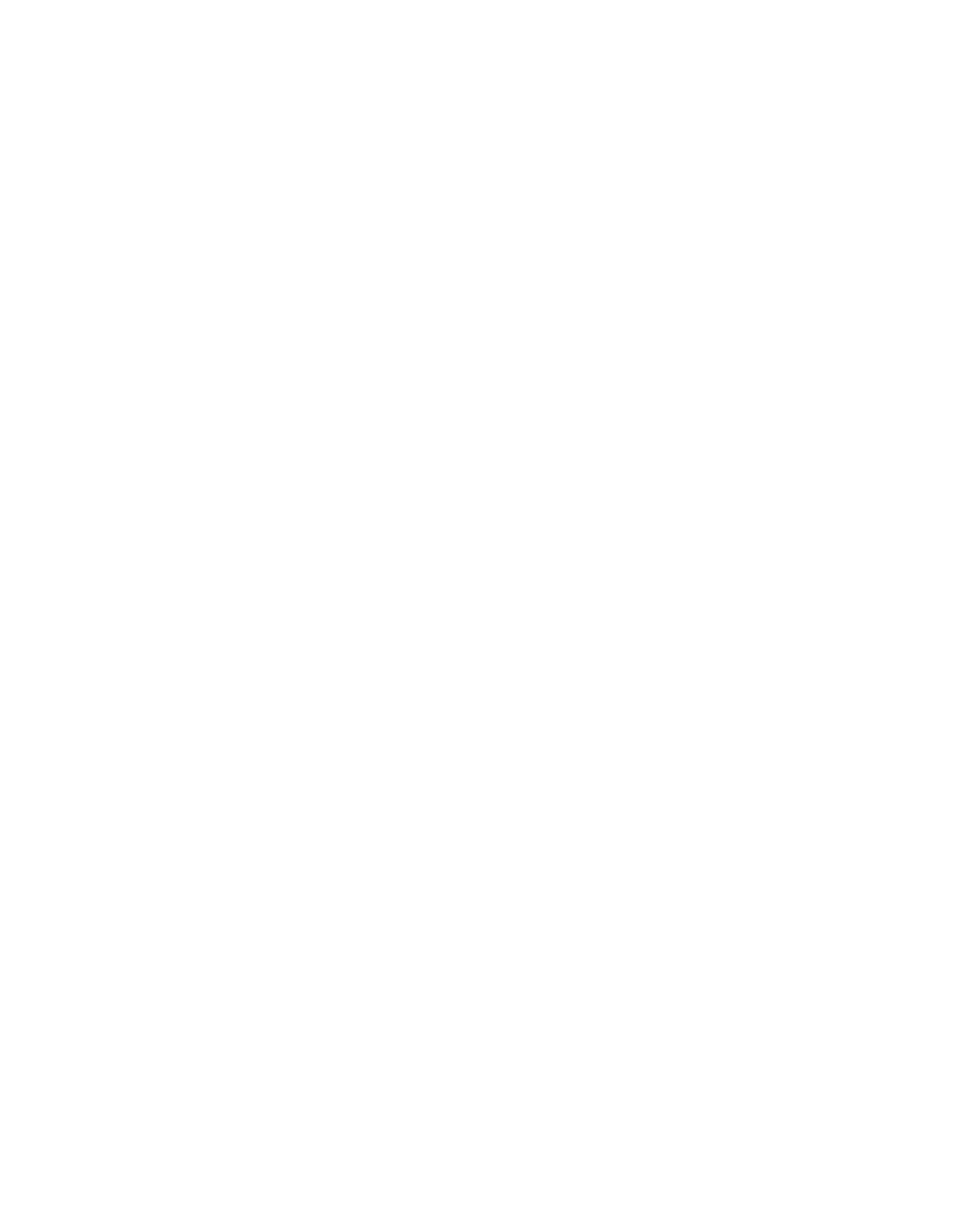| Table                   | <b>Detailed Capital Improvement Plan</b><br><b>Collection System Master Plan</b><br><b>City of Grants Pass</b> |                                      |                                                                                                                                                                                       |                              |                         |                  |                    |              |                             |                                            |                                             |                                            |                                                          |                        |                            |                        |  |
|-------------------------|----------------------------------------------------------------------------------------------------------------|--------------------------------------|---------------------------------------------------------------------------------------------------------------------------------------------------------------------------------------|------------------------------|-------------------------|------------------|--------------------|--------------|-----------------------------|--------------------------------------------|---------------------------------------------|--------------------------------------------|----------------------------------------------------------|------------------------|----------------------------|------------------------|--|
|                         | <b>Project Description</b>                                                                                     |                                      |                                                                                                                                                                                       | <b>Project Size and Cost</b> |                         |                  |                    |              |                             |                                            |                                             |                                            | <b>Project Phasing</b>                                   |                        |                            |                        |  |
| Improv. ID              | <b>Improvement Type</b>                                                                                        | <b>Project Type</b>                  | <b>Address Description</b>                                                                                                                                                            | Installation<br>Year         | <b>Existing</b><br>Size | Proposed<br>Size | <b>Replace/New</b> | Length (ft)  | Unit<br>Cost <sup>(1)</sup> | <b>Baseline</b><br>Construction<br>Cost(2) | <b>Estimated</b><br>Construction<br>Cost(3) | <b>Total Allied</b><br><b>Project Cost</b> | <b>Total Capital</b><br>Improvement<br>Cost(2), (3), (4) | Phase 1<br>(2015-2020) | Phase 2<br>$(2021 - 2025)$ | Phase 3<br>(2026-2035) |  |
|                         |                                                                                                                |                                      |                                                                                                                                                                                       |                              |                         |                  |                    |              |                             |                                            | 20%                                         | 30%                                        | 25%                                                      |                        |                            |                        |  |
|                         | roject 1 - SW Western Street / SW Spruce Street                                                                |                                      |                                                                                                                                                                                       |                              |                         |                  |                    |              |                             |                                            |                                             |                                            |                                                          |                        |                            |                        |  |
| $P-1A$                  | Gravity                                                                                                        | Capacity and R&R                     | Along SW Western Ave between I St and K St                                                                                                                                            | 1947                         |                         | 12<br>15         | Upsize             | 581          | \$162                       | \$94,100<br>\$99,800                       | \$112,900                                   | \$147,000                                  | \$184,000<br>\$195,000                                   | \$184,000              |                            |                        |  |
| $P-1B$<br><b>P-1C</b>   | Gravity<br>Gravity                                                                                             | Capacity and R&R<br>Capacity and R&R | Along SW Western Ave between K St and SW Bridge St<br>Along SW Spruce St between SW Bridge St and Webster Rd                                                                          | 1947<br>1966                 | 10<br>- 8               | 18               | Upsize<br>Upsize   | 546<br>1,998 | \$183<br>\$203              | \$405,600                                  | \$119,800<br>\$486,700                      | \$156,000<br>\$633,000                     | \$791,000                                                | \$195,000<br>\$791,000 |                            |                        |  |
| $P-1D$                  | Gravity                                                                                                        | Capacity and R&F                     | Along SW Bridge St between SW Western Ave and SW Westhom Ave between Manholes B31                                                                                                     | 1947                         | 10                      | 18               | Upsize             | 174          | \$203                       | \$35,300                                   | \$42,400                                    | \$55,000                                   | \$69,000                                                 | \$69,000               |                            |                        |  |
| $P-1E$                  | Plug                                                                                                           | Capacity                             | and B30<br>Plug pipe to east Bridge St (between B108 and B21) and reroute Bridge St Pump Station 8-inch                                                                               |                              | 10                      |                  | Plug               |              |                             |                                            |                                             |                                            |                                                          |                        |                            |                        |  |
| $P-1F$                  | Gravity                                                                                                        | R&R                                  | force main (from B108) to SW Spruce St sewer<br>Along SW Western Ave between SW Jordan St and SW I St                                                                                 | 1947                         |                         |                  | Upsize             | 2,271        | \$134                       | \$304,300                                  | \$365,200                                   | \$475,000                                  | \$594,000                                                | \$594,000              |                            |                        |  |
|                         | Total Project 1 - SW Western / SW Spruce Street                                                                |                                      |                                                                                                                                                                                       |                              |                         |                  |                    |              |                             | \$939,100                                  | \$1,127,000                                 | \$1,466,000                                | \$1,833,000                                              | \$1,833,000            | \$0                        | \$0                    |  |
|                         | roject 2-1 - NW Highland Street                                                                                |                                      |                                                                                                                                                                                       |                              |                         |                  |                    |              |                             |                                            |                                             |                                            |                                                          |                        |                            |                        |  |
| $P-2A$                  | Gravity                                                                                                        | Capacity                             | Along NW Highland Ave between 300 ft north of NW Parker Dr and NW Midland Ave                                                                                                         | 1966                         |                         | 12               | Upsize             | 939          | \$162                       | \$152.100                                  | \$182,500                                   | \$237.000                                  | \$296.000                                                | \$296.000              |                            |                        |  |
|                         | Total Project 2-1 - NW Highland Street                                                                         |                                      |                                                                                                                                                                                       |                              |                         |                  |                    |              |                             | \$152,100                                  | \$182,500                                   | \$237,000                                  | \$296,000                                                | \$296,000              | \$0                        | \$0                    |  |
|                         | roject 2-2 - NW Prospect Stree                                                                                 |                                      |                                                                                                                                                                                       |                              |                         |                  |                    |              |                             |                                            |                                             |                                            |                                                          |                        |                            |                        |  |
| $P-2B$<br>$P-2C$        | Gravity<br>Gravity                                                                                             |                                      | Capacity and R&R Along NW Midland Ave between NW Highlands Ave and NW Prospect Ave<br>Capacity and R&R Along NW Prospect Ave between NW Midland Ave and 150 feet south of NW Sandy Dr | 1963<br>1963                 | 10                      | 12<br>15         | Upsize<br>Upsize   | 623<br>834   | \$162<br>\$183              | \$100,900<br>\$152,600                     | \$121,100<br>\$183,100                      | \$157,000<br>\$238,000                     | \$196,000<br>\$298,000                                   |                        | \$196,000<br>\$298,000     |                        |  |
|                         | Total Project 2-2 - NW Prospect Street                                                                         |                                      |                                                                                                                                                                                       |                              |                         |                  |                    |              |                             | \$253,500                                  | \$304,200                                   | \$395,000                                  | \$494,000                                                | \$0                    | \$494,000                  | \$0                    |  |
|                         | roject 3 - NW Midland Avenue                                                                                   |                                      |                                                                                                                                                                                       |                              |                         |                  |                    |              |                             |                                            |                                             |                                            |                                                          |                        |                            |                        |  |
| P-3A                    | Gravity                                                                                                        | Capacity                             | Along Midland Ave between NW 6th St and NW Washington Blvd                                                                                                                            | $\sim 10^{-11}$              | $\sim$ $-$              | 12               | New                | 710          | \$162                       | \$115,000                                  | \$138,000                                   | \$179,000                                  | \$224,000                                                | \$224,000              |                            |                        |  |
|                         | Total Project 3 - NW Midland Avenue                                                                            |                                      |                                                                                                                                                                                       |                              |                         |                  |                    |              |                             | \$115,000                                  | \$138,000                                   | \$179,000                                  | \$224,000                                                | \$224,000              | \$0                        | \$0                    |  |
| 'roject 4 - NE A Street |                                                                                                                |                                      |                                                                                                                                                                                       |                              |                         |                  |                    |              |                             |                                            |                                             |                                            |                                                          |                        |                            |                        |  |
| $P-4A$                  | Gravity                                                                                                        |                                      | Capacity and R&R Along NE A St between NE 9th St and NE 7th St                                                                                                                        | 1926                         | 12                      | 18               | Upsize             | 844          | \$203                       | \$171.300                                  | \$205.600                                   | \$267,000                                  | \$334.000                                                | \$334.000              |                            |                        |  |
|                         | <b>Total Project 4 - NE A Street</b><br>Project 5 - NE Savage Street / NE 9th Street                           |                                      |                                                                                                                                                                                       |                              |                         |                  |                    |              |                             | \$171,300                                  | \$205,600                                   | \$267,000                                  | \$334,000                                                | \$334,000              | \$0                        | \$0                    |  |
| <b>P-5A</b>             | Gravity                                                                                                        | Capacity and R&R                     | Along NE Savage St between NE 10th St and NE 9th St and along NE 9th St between NE<br>Savage St and NE Josephine St                                                                   | 1928 - 1947                  | -8                      | 12               | Upsize             | 3,431        | \$162                       | \$555,700                                  | \$666,800                                   | \$867,000                                  | \$1,084,000                                              | \$1,084,000            |                            |                        |  |
|                         | Total Project 5 - NE Savage Street / NE 9th Street                                                             |                                      |                                                                                                                                                                                       |                              |                         |                  |                    |              |                             | \$555,700                                  | \$666,800                                   | \$867,000                                  | \$1,084,000                                              | \$1,084,000            | \$0                        | \$0                    |  |
| P-6A                    | roject 6 - SE Mill Street / SE Rogue View Lane<br>Gravity                                                      |                                      | Capacity and R&R Along SE Mill St between NE D St and SE M St                                                                                                                         | 1947                         | 12                      | 18               | Upsize             | 3,755        | \$203                       | \$762,300                                  | \$914,800                                   | \$1,189,000                                | \$1,486,000                                              | \$1,486,000            |                            |                        |  |
| $P-6B$                  | Gravity                                                                                                        |                                      | Capacity and R&R Along SE M St between SE Mill St and SE 12th St                                                                                                                      | 1947                         | 12                      | 21               | Upsize             | 907          | \$223                       | \$202,300                                  | \$242,800                                   | \$316,000                                  | \$395,000                                                | \$395,000              |                            |                        |  |
| P-6C                    | Gravity                                                                                                        |                                      | Capacity and R&R Along SE M St between SE 12th St and SE 7th St                                                                                                                       | $\sim$                       | $\sim$                  | 21               | New                | 2,177        | \$223                       | \$485,500                                  | \$582,600                                   | \$757,000                                  | \$946,000                                                | \$946,000              |                            |                        |  |
|                         | <b>Total Project 6 - SE Mill Street / SE Rogue View Lane</b>                                                   |                                      |                                                                                                                                                                                       |                              |                         |                  |                    |              |                             | \$1,450,100                                | \$1,740,200                                 | \$2,262,000                                | \$2,827,000                                              | \$2,827,000            | \$0                        | \$0                    |  |
|                         | roject 7 - Annabelle Lane                                                                                      |                                      |                                                                                                                                                                                       |                              |                         |                  |                    |              |                             |                                            |                                             |                                            |                                                          |                        |                            |                        |  |
| <b>P-7A</b>             | Gravity<br>Total Project 7 - Annabelle Lane                                                                    | Capacity                             | RSSD Interceptor between Wineteer Ln To Leonard Rd                                                                                                                                    | 1974                         | 15                      | 21               | Upsize             | 1,948        | \$223                       | \$434,400<br>\$434.400                     | \$521,300<br>\$521,300                      | \$678,000<br>\$678,000                     | \$848,000<br>\$848,000                                   | \$0                    | \$848,000<br>\$848,000     | \$0                    |  |
|                         | roject 8 - Dowell Road                                                                                         |                                      |                                                                                                                                                                                       |                              |                         |                  |                    |              |                             |                                            |                                             |                                            |                                                          |                        |                            |                        |  |
| P-8A                    | Gravity                                                                                                        | Capacity                             | Along Dowell Rd between Redwood Ave to south of Mesman Dr                                                                                                                             | 1974                         | я.                      | 12               | Upsize             | 888          | \$162                       | \$143,900                                  | \$172,700                                   | \$225,000                                  | \$281,000                                                | \$281,000              |                            |                        |  |
| P-8B                    | Gravity                                                                                                        | Capacity                             | Along Dowell Rd between south of Mesman Dr and intersection of Leonard Rd with Mesman Dr                                                                                              | 1974                         |                         | 15               | Upsize             | 384          | \$183                       | \$70,300                                   | \$84,400                                    | \$110,000                                  | \$138,000                                                | \$138,000              |                            |                        |  |
|                         | <b>Total Project 8 - Dowell Road</b>                                                                           |                                      |                                                                                                                                                                                       |                              |                         |                  |                    |              |                             | \$214,200                                  | \$257,100                                   | \$335,000                                  | \$419,000                                                | \$419,000              | \$0                        | \$0                    |  |
|                         | roject 9 - Gilbert Creek Parl                                                                                  |                                      |                                                                                                                                                                                       |                              |                         |                  |                    |              |                             |                                            |                                             |                                            |                                                          |                        |                            |                        |  |
| P-9A                    | Gravitv                                                                                                        | Capacity                             | Along Gilbert Creek Park 500 ft north of NW Parker Dr and west of NW Hawthorne Ave                                                                                                    | 1967                         | - 8                     | 12               | Upsize             | 451          | \$162                       | \$73,100                                   | \$87,700                                    | \$114,000                                  | \$143,000                                                |                        |                            | \$143.000              |  |
|                         | <b>Total Project 9 - Gilbert Creek Park</b>                                                                    |                                      |                                                                                                                                                                                       |                              |                         |                  |                    |              |                             | \$73,100                                   | \$87,700                                    | \$114,000                                  | \$143,000                                                | \$0                    | \$0                        | \$143,000              |  |
|                         | 1 - Rogue Drive / SE Blue Bird Dri                                                                             |                                      |                                                                                                                                                                                       |                              |                         |                  |                    |              |                             |                                            |                                             |                                            |                                                          |                        |                            |                        |  |
| P-10A                   | Gravity                                                                                                        |                                      | Capacity and R&R Along Rogue Dr between SE N St and SE Blue Bird Dr                                                                                                                   | 1962 - 1967                  | 15                      | 18               | Upsize             | 1,831        | \$203                       | \$371,600                                  | \$445,900                                   | \$580,000                                  | \$725,000                                                |                        | \$725,000                  |                        |  |
| <b>P-10B</b>            | Gravity                                                                                                        | Capacity and R&R                     | Through properties on north bank of river, south of Waterman Ln and Lela Ln to Blue Bird Dr                                                                                           | 1962                         | 12 <sup>2</sup>         | 15               | Upsize             | 1,890        | \$183                       | \$345,800                                  | \$415,000                                   | \$540,000                                  | \$675,000                                                |                        | \$675,000                  |                        |  |
|                         | Total Project 10-1 - Rogue River / SE Blue Bird Drive                                                          |                                      |                                                                                                                                                                                       |                              |                         |                  |                    |              |                             | \$717,400                                  | \$860,900                                   | \$1,120,000                                | \$1,400,000                                              | \$0                    | \$1,400,000                | \$0                    |  |
| <b>P-10C</b>            | roject 10-2 - West SE Blue Bird Drive<br>Gravity                                                               | Capacity and R&F                     | Through properties on north bank of river, from Blue Bird Dr to just upstream of pipe split under                                                                                     | 1962                         | 18                      | 24               | Upsize             | 2,208        | \$244                       | \$538,800                                  | \$646,600                                   | \$841,000                                  | \$1,051,000                                              |                        |                            | \$1,051,000            |  |
|                         | Total Project 10-2 - Rogue River / SE Blue Bird Drive                                                          |                                      | Roque River                                                                                                                                                                           |                              |                         |                  |                    |              |                             | \$538,800                                  | \$646,600                                   | \$841,000                                  | \$1,051,000                                              | \$0                    | \$0                        | \$1,051,000            |  |
| roject 11 - Park Street |                                                                                                                |                                      |                                                                                                                                                                                       |                              |                         |                  |                    |              |                             |                                            |                                             |                                            |                                                          |                        |                            |                        |  |
| P-11A                   | Gravity                                                                                                        | Capacity and R&R                     | Through properties on south bank of the river between Mystic Dr and Gold River Ln                                                                                                     | 1962                         | 18                      | 27               | Upsize             | 202          | \$275                       | \$55,400                                   | \$66,500                                    | \$86,000                                   | \$108,000                                                |                        | \$108,000                  |                        |  |
| <b>P-11B</b>            | Gravity<br><b>Total Project 11 - Park Street</b>                                                               | Capacity and R&R                     | Through properties on south bank of the river between Gold River Dr and SE Acacia Ln                                                                                                  | 1962                         | 24                      | 27               | Upsize             | 795          | \$275                       | \$218,300<br>\$273,700                     | \$262,000<br>\$328,500                      | \$341,000<br>\$427,000                     | \$426,000<br>\$534,000                                   | \$0                    | \$426,000<br>\$534,000     | \$0                    |  |
|                         | roject 12 - Darneille Lane                                                                                     |                                      |                                                                                                                                                                                       |                              |                         |                  |                    |              |                             |                                            |                                             |                                            |                                                          |                        |                            |                        |  |
| <b>P-12A</b>            | Gravity                                                                                                        | Capacity                             | Along Darneille Ln between the intersection of Darneille Ln with SW Harvest Dr and Darneille PS                                                                                       | 1974                         | 12                      | 18               | Upsize             | 1,551        | \$203                       | \$314,800                                  | \$377,800                                   | \$491,000                                  | \$614,000                                                |                        |                            | \$614,000              |  |
|                         | Total Project 12 - Darneille Lane                                                                              |                                      |                                                                                                                                                                                       |                              |                         |                  |                    |              |                             | \$314,800                                  | \$377,800                                   | \$491,000                                  | \$614,000                                                | \$0                    | \$0                        | \$614,000              |  |
|                         | <b>Project 13 - Mesman Drive to Coutant Lane</b>                                                               |                                      |                                                                                                                                                                                       |                              |                         |                  |                    |              |                             |                                            |                                             |                                            |                                                          |                        |                            |                        |  |
| P-13A                   | Gravity                                                                                                        | Capacity                             | RSSD Interceptor between Mesman Dr and Schroeder Ln                                                                                                                                   | 1974                         | 18                      | 21               | Upsize             | 2,047        | \$223                       | \$456,400                                  | \$547,700                                   | \$712,000                                  | \$890,000                                                |                        |                            | \$890,000              |  |
| $P-13B$                 | Gravity<br>Total Project 13 - Mesman Drive to Coutant Lane                                                     | Capacity                             | RSSD Interceptor between Schroeder Ln and Coutant Ln                                                                                                                                  | 1974                         | 18                      | 24               | Upsize             | 1,282        | \$244                       | \$312,800<br>\$769,200                     | \$375,400<br>\$923,100                      | \$488,000                                  | \$610,000                                                | \$0                    |                            | \$610,000              |  |
|                         | roject 14 - NE 7th Street                                                                                      |                                      |                                                                                                                                                                                       |                              |                         |                  |                    |              |                             |                                            |                                             | \$1,200,000                                | \$1,500,000                                              |                        | \$0                        | \$1,500,000            |  |
| P-14A                   | Gravity                                                                                                        |                                      | Capacity and R&R Along NE 7th Street between NE A St and NW F St                                                                                                                      | 1926                         | 12                      | 18               | Upsize             | 1,531        | \$203                       | \$310,800                                  | \$373,000                                   | \$485,000                                  | \$606,000                                                |                        | \$606,000                  |                        |  |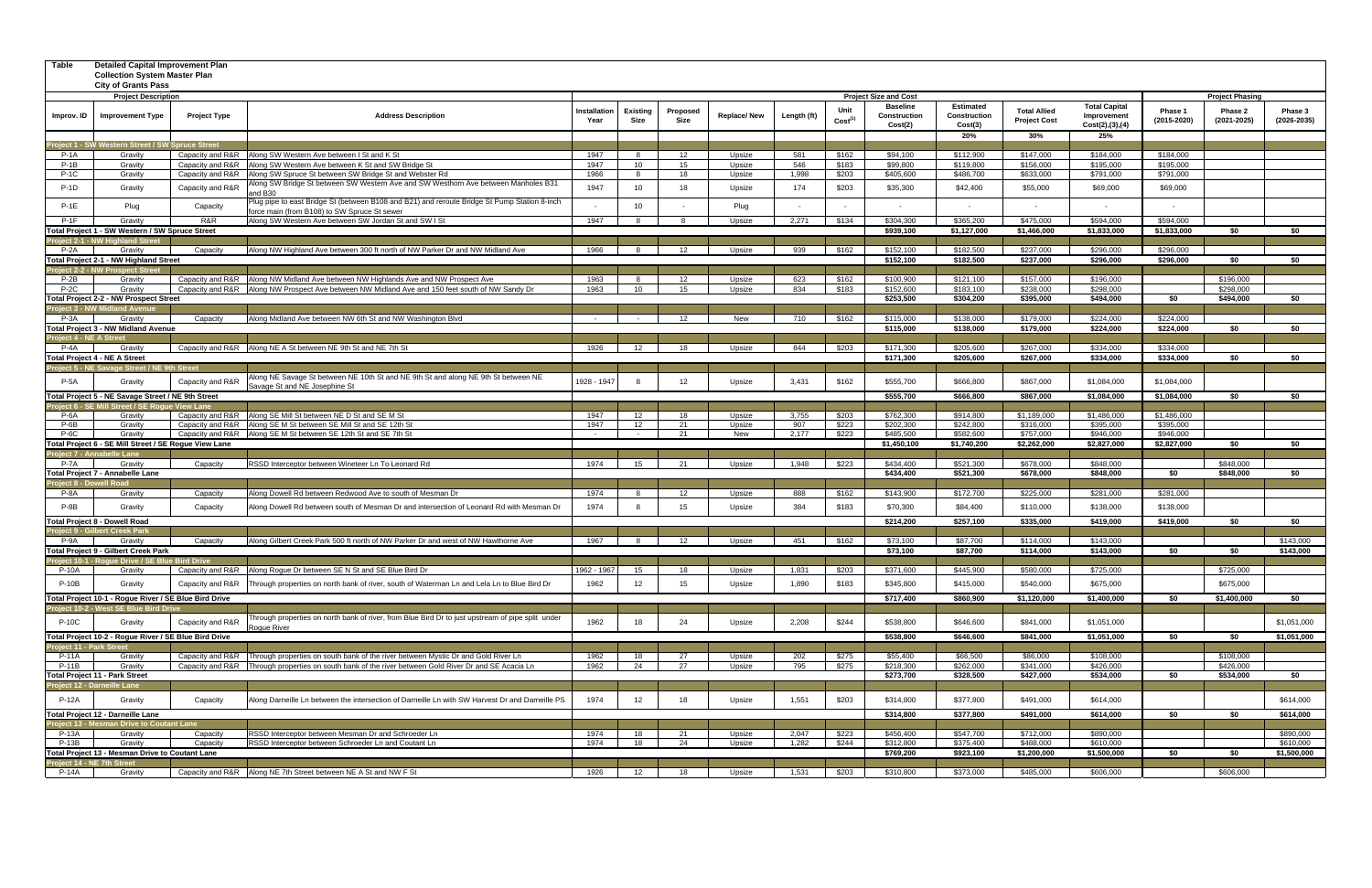|                                            | <b>Project Description</b>                                                                                                     |                                  |                                                                                         |                          |                       |                       |                    | <b>Project Size and Cost</b> |                             |                                 |                                  |                                            | <b>Project Phasing</b>              |                        |                            |                            |
|--------------------------------------------|--------------------------------------------------------------------------------------------------------------------------------|----------------------------------|-----------------------------------------------------------------------------------------|--------------------------|-----------------------|-----------------------|--------------------|------------------------------|-----------------------------|---------------------------------|----------------------------------|--------------------------------------------|-------------------------------------|------------------------|----------------------------|----------------------------|
| Improv. ID                                 | <b>Improvement Type</b>                                                                                                        | <b>Project Type</b>              | <b>Address Description</b>                                                              | Installation<br>Year     | Existing<br>Size      | Proposed<br>Size      | <b>Replace/New</b> | Length (ft)                  | Unit<br>Cost <sup>(1)</sup> | <b>Baseline</b><br>Construction | <b>Estimated</b><br>Construction | <b>Total Allied</b><br><b>Project Cost</b> | <b>Total Capital</b><br>Improvement | Phase 1<br>(2015-2020) | Phase 2<br>$(2021 - 2025)$ | Phase 3<br>$(2026 - 2035)$ |
|                                            | Total Project 14 - NE 7th Street                                                                                               |                                  |                                                                                         |                          |                       |                       |                    |                              |                             | Cost(2)<br>\$310,800            | Cost(3)<br>\$373,000             | \$485,000                                  | Cost(2),(3),(4)<br>\$606,000        | \$0                    | \$606,000                  | \$0                        |
|                                            | Project 15 - NE Dean Drive / NE D Street                                                                                       |                                  |                                                                                         |                          |                       |                       |                    |                              |                             |                                 |                                  |                                            |                                     |                        |                            |                            |
| P-15A                                      | Gravity                                                                                                                        | Capacity                         | Along NE Dean Dr and NE D St from NE A St to SE Mill St                                 | $\sim$                   |                       | 18                    | New                | 2.009                        | \$203                       | \$407,800                       | \$489,400                        | \$636,000                                  | \$795,000                           | \$795,000              |                            |                            |
|                                            | Total Project 15 - NE Dean Drive / NE D Street                                                                                 |                                  |                                                                                         |                          |                       |                       |                    |                              |                             | \$407,800                       | \$489,400                        | \$636,000                                  | \$795,000                           | \$795,000              | \$0                        | \$0                        |
| P-16A                                      | P <u>roject 1</u> 6 - NW Evelyn Avenue<br>Gravity                                                                              | Capacity                         | Along Evelyn Ave between Washington Boulevard and NW 2nd St                             | $\sim$                   |                       |                       | New                | 727                          | \$134                       | \$97,400                        | \$116,900                        | \$152,000                                  | \$190,000                           | \$190,000              |                            |                            |
|                                            | Total Project 16 - NE Evelyn Avenue                                                                                            |                                  |                                                                                         |                          |                       |                       |                    |                              |                             | \$97,400                        | \$116,900                        | \$152,000                                  | \$190,000                           | \$190,000              | \$0                        | \$0                        |
|                                            | Project 17 - NW Morgan Lane                                                                                                    |                                  |                                                                                         |                          |                       |                       |                    |                              |                             |                                 |                                  |                                            |                                     |                        |                            |                            |
| P-17A                                      | Gravity                                                                                                                        | Capacity                         | Along Morgan Ln between NW 6th St and NW Washington Blvd                                | $\sim$                   | $\sim$ $-$            | 12                    | New                | 208                          | \$162                       | \$33,700                        | \$40,400                         | \$53,000                                   | \$66,000                            |                        | \$66,000                   |                            |
|                                            | Total Project 17 - NW Morgan Lane                                                                                              |                                  |                                                                                         |                          |                       |                       |                    |                              |                             | \$33,700                        | \$40,400                         | \$53,000                                   | \$66,000                            | \$0                    | \$66,000                   | \$0                        |
| P-18A                                      | roject 18 - NW Washington Boulevard<br>Gravity                                                                                 |                                  | Capacity and R&R   Along NW Washington Blvd between NW Midland Ave and NW Manzanita Ave | 1947                     | -8                    | 12                    | Upsize             | 2,239                        | \$162                       | \$362,700                       | \$435,200                        | \$566,000                                  | \$708,000                           |                        |                            | \$708,000                  |
| <b>P-18B</b>                               | Gravity                                                                                                                        |                                  | Capacity and R&R   Along NW Washington Blvd between NW Manzanita Ave and NW Evelyn Ave  | 1947                     | 10 <sup>1</sup>       | 12                    | Upsize             | 727                          | \$162                       | \$117,800                       | \$141,400                        | \$184,000                                  | \$230,000                           |                        |                            | \$230,000                  |
|                                            |                                                                                                                                |                                  |                                                                                         |                          |                       |                       |                    |                              |                             |                                 |                                  |                                            |                                     |                        |                            |                            |
|                                            | Total Project 18 - NW Washington Boulevard<br>roject 19 - Darneille Pump Statior                                               |                                  |                                                                                         |                          |                       |                       |                    |                              |                             | \$480,500                       | \$576,600                        | \$750,000                                  | \$938,000                           | \$0                    | \$0                        | \$938,000                  |
| <b>PS-19A</b>                              | <b>Pump Station</b>                                                                                                            |                                  | Capacity and R&R Alternatives Analysis Study                                            |                          |                       |                       | Study              |                              | \$38,500                    | \$38,500                        | \$46,200                         | \$60,000                                   | \$75,000                            | \$75,000               |                            |                            |
| <b>PS-19B</b>                              | <b>Pump Station</b>                                                                                                            | Capacity and R&R Darneille PS    |                                                                                         | 2000                     | 4.2                   | 7.8                   | Upsize             | $\overline{1}$               | NA                          | \$2,480,000                     | \$3,100,000                      | \$4,030,000                                | \$5,038,000                         | \$5,038,000            |                            |                            |
|                                            | Total Project 19 - Darneille Pump Station                                                                                      |                                  |                                                                                         |                          |                       |                       |                    |                              |                             | \$2,518,500                     | \$3,146,200                      | \$4,090,000                                | \$5,113,000                         | \$5,113,000            | \$0                        | \$0                        |
|                                            | Project 20 - Webster No.1 Lift Station                                                                                         |                                  |                                                                                         |                          |                       |                       |                    |                              |                             |                                 |                                  |                                            |                                     |                        |                            |                            |
| <b>PS-20A</b>                              | <b>Pump Station</b><br>Total Project 20 - Webster No.1 Pump Station                                                            | Capacity and R&R Webster No.1 PS |                                                                                         | 1967                     | $\Omega$              | 0.66                  | Upsize             |                              | <b>NA</b>                   | \$368,400<br>\$368,400          | \$460,500<br>\$460,500           | \$599.000<br>\$599,000                     | \$614,000<br>\$614,000              | \$614,000<br>\$614,000 | \$0                        | \$0                        |
|                                            | roject 21 - Webster No.2 Lift Station                                                                                          |                                  |                                                                                         |                          |                       |                       |                    |                              |                             |                                 |                                  |                                            |                                     |                        |                            |                            |
| <b>PS-21A</b>                              | <b>Pump Station</b>                                                                                                            | Capacity and R&R Webster No.2 PS |                                                                                         | 1967                     | $\Omega$              | 0.23                  | Upsize             |                              | NA                          | \$491,200                       | \$614,000                        | \$798,000                                  | \$998,000                           |                        | \$998,000                  |                            |
|                                            | Total Project 21 - Wesbter No.2 Pump Station                                                                                   |                                  |                                                                                         |                          |                       |                       |                    |                              |                             | \$491,200                       | \$614,000                        | \$798,000                                  | \$998,000                           | \$0                    | \$998,000                  | \$0                        |
| roject 22 - S                              |                                                                                                                                | ling Area Development Expansion  |                                                                                         |                          |                       |                       |                    |                              |                             |                                 |                                  |                                            |                                     |                        |                            |                            |
| <b>PS-22A</b><br>P-22B                     | <b>Pump Station</b><br>Force Main                                                                                              | Expansion<br>Expansion           | SE Portola Dr<br>From Spalding PS to NE Portola Dr                                      | $\sim$<br>$\sim$ $-$     | $\sim$                | 0.16<br>- 6           | New<br>New         | $\overline{1}$<br>1,227      | <b>NA</b><br>\$147          | \$414,400<br>\$180,400          | \$518,000<br>\$216,500           | \$740,000<br>\$281,000                     | \$986,000<br>\$351,000              |                        | \$986,000<br>\$351,000     |                            |
| <b>P-22C</b>                               | Gravity                                                                                                                        | Expansion                        | In Spalding Area                                                                        | $\sim$                   |                       | 8                     | New                | 5,479                        | \$134                       | \$734,200                       | \$881,000                        | \$1,145,000                                | \$1,431,000                         |                        | \$1,431,000                |                            |
| <b>P-22D</b>                               | Gravity                                                                                                                        | Expansion                        | In Splading Area                                                                        | $\sim$                   |                       |                       | New                | 6,004                        | \$134                       | \$804,500                       | \$965,400                        | \$1,255,000                                | \$1,569,000                         |                        |                            | \$1,569,000                |
| <b>P-22E</b>                               | Casing                                                                                                                         | Expansion                        | Railroad crossing                                                                       | $\sim$                   |                       | 12/24                 | New                | 200                          | \$988                       | \$197,600                       | \$237,100                        | \$308,000                                  | \$385,000                           |                        | \$385,000                  |                            |
|                                            | <b>Total Project 22 - Spalding Area Development Expansion</b>                                                                  |                                  |                                                                                         |                          |                       |                       |                    |                              |                             | \$2,331,100                     | \$2,818,000                      | \$3,729,000                                | \$4,722,000                         | \$0                    | \$3,153,000                | \$1,569,000                |
| Project 23 - N<br><b>PS-23A</b>            | rth I-5 Area Deve<br><b>Pump Station</b>                                                                                       | ment Expansion<br>Expansion      | Monumnent Dr adnd I-5                                                                   | $\sim 100$               | $\sim 10^{-1}$        | 0.14                  | Upsize             | $\overline{1}$               | <b>NA</b>                   | \$400,000                       | \$500,000                        | \$650,000                                  | \$813,000                           |                        |                            | \$813,000                  |
| <b>P-23B</b>                               | Force Main                                                                                                                     | Expansion                        | From I-5 PS to pipe on Pony Ln and NW Highland Ave                                      | $\sim$                   | $\sim$                | -6                    | New                | 5,622                        | \$147                       | \$826,500                       | \$991,800                        | \$1,289,000                                | \$1,611,000                         |                        |                            | \$1,611,000                |
| P-23C                                      | Gravity                                                                                                                        | Expansion                        | In I-5 North Area                                                                       | $\sim$ $-$               | $\sim$                | 8                     | New                | 25,849                       | \$134                       | \$3,463,800                     | \$4,156,600                      | \$5,404,000                                | \$6,755,000                         |                        |                            | \$6,755,000                |
| P-23D                                      | Casing                                                                                                                         | Expansion                        | I-5 Crossings (3)                                                                       |                          |                       | 12/24                 | New                | 750                          | \$988                       | \$741.000                       | \$889,200                        | \$1.156.000                                | \$1,445,000                         |                        |                            | \$1,445,000                |
| roject 24 - S                              | Total Project 23 - North I-5 Area Development Expansion<br>uth Highway Development Expansior                                   |                                  |                                                                                         |                          |                       |                       |                    |                              |                             | \$5,431,300                     | \$6,537,600                      | \$8,499,000                                | \$10,624,000                        | \$0                    | \$0                        | \$10,624,000               |
| P-24A                                      | Gravity                                                                                                                        | Expansion                        | In South Highway Area                                                                   | $\sim$                   |                       |                       | New                | 11,377                       | \$134                       | \$1,524,500                     | \$1,829,400                      | \$2,378,000                                | \$2,973,000                         |                        |                            | \$2,973,000                |
|                                            | Total Project 24 - South Highway Development Expansion                                                                         |                                  |                                                                                         |                          |                       |                       |                    |                              |                             | \$1,524,500                     | \$1,829,400                      | \$2,378,000                                | \$2,973,000                         | \$0                    | \$0                        | \$2,973,000                |
|                                            | Proiect 25 - South Roque River Area Development Expansion                                                                      |                                  |                                                                                         |                          |                       |                       |                    |                              |                             |                                 |                                  |                                            |                                     |                        |                            |                            |
| <b>P-25A</b>                               | Gravity                                                                                                                        | Expansion                        | In South Rogue River Area                                                               | $\sim$ $-$               | $\sim$                |                       | New                | 2,457                        | \$134                       | \$329,200                       | \$395,000                        | \$514,000                                  | \$643,000                           |                        |                            | \$643,000                  |
|                                            | Total Project 25 - South Rogue River Area Development Expansion<br>Project 26 - West NW Starlite PI Area Development Expansion |                                  |                                                                                         |                          |                       |                       |                    |                              |                             | \$329,200                       | \$395,000                        | \$514,000                                  | \$643,000                           | \$0                    | \$0                        | \$643,000                  |
| P-26A                                      | Gravity                                                                                                                        | Expansion                        | In West NW Starlite PI Area                                                             | $\sim$                   |                       |                       | New                | 5,402                        | \$134                       | \$723,900                       | \$868,700                        | \$1,129,000                                | \$1,411,000                         |                        |                            | \$1,411,000                |
|                                            | Total Project 26 - West NW Starlite PI Area Development Expansion                                                              |                                  |                                                                                         |                          |                       |                       |                    |                              |                             | \$723,900                       | \$868,700                        | \$1,129,000                                | \$1,411,000                         | \$0                    | \$0                        | \$1,411,000                |
|                                            | Proiect R&R-7 - Bridge Street Pump Station                                                                                     |                                  |                                                                                         |                          |                       |                       |                    |                              |                             |                                 |                                  |                                            |                                     |                        |                            |                            |
|                                            | PS-R&R-7A Pump Station                                                                                                         | R&R                              | <b>Bridge Street</b>                                                                    | 1994/2000                | 0.94                  | 0.94                  | Upgrade            |                              | <b>NA</b>                   | \$14,000                        | \$17,500                         | \$22,000                                   | \$25,000                            | \$25,000               |                            |                            |
|                                            | Total Project R&R-7 - Bridge Street Pump Station<br>Project R&R-1 - Condition Only Projects - Phase 1 North of Roque River     |                                  |                                                                                         |                          |                       |                       |                    |                              |                             | \$14,000                        | \$17,500                         | \$22,000                                   | \$25,000                            | \$25,000               | \$0                        | \$0                        |
| <b>P-R&amp;R-1A</b>                        | Gravity                                                                                                                        | R&R                              | North of Rogue River                                                                    | $\sim$ $-$               | 8 and less            | 8                     | Replace            | 45,960                       | \$134                       | \$6,158,600                     | \$7,390,300                      | \$9,607,000                                | \$12,009,000                        | \$12,009,000           |                            |                            |
| <b>P-R&amp;R-1B</b>                        | Gravity                                                                                                                        | R&R                              | North of Rogue River                                                                    | $\sim$ $-$               | 10                    | 10                    | Replace            | 5,262                        | \$147                       | \$773,500                       | \$928,200                        | \$1,207,000                                | \$1,509,000                         | \$1,509,000            |                            |                            |
| <b>P-R&amp;R-1C</b>                        | Gravity                                                                                                                        | R&R                              | North of Roque River                                                                    | $\sim 10^{-1}$           | 12                    | 12                    | Replace            | 2,060                        | \$162                       | \$333,700                       | \$400,400                        | \$521,000                                  | \$651,000                           | \$651,000              |                            |                            |
| <b>P-R&amp;R-1D</b>                        | Gravity                                                                                                                        | R&R                              | North of Rogue River                                                                    | $\sim$                   | 15                    | 15                    | Replace            | 104                          | \$183                       | \$19,000                        | \$22,800                         | \$30,000                                   | \$38,000                            | \$38,000               |                            |                            |
| <b>P-R&amp;R-1E</b><br><b>P-R&amp;R-1F</b> | Gravity<br>Gravity                                                                                                             | R&R<br>R&R                       | North of Rogue River<br>North of Rogue River                                            | $\sim$ $-$<br>$\sim$ $-$ | 18<br>21              | 18<br>21              | Replace<br>Replace | 923<br>1,926                 | \$203<br>\$223              | \$187,400<br>\$429,500          | \$224,900<br>\$515,400           | \$292,000<br>\$670,000                     | \$365,000<br>\$838,000              | \$365,000<br>\$838,000 |                            |                            |
| <b>P-R&amp;R-1G</b>                        | Gravity                                                                                                                        | R&R                              | North of Rogue River                                                                    | $\sim$                   | 24                    | 24                    | Replace            | 492                          | \$244                       | \$120,000                       | \$144.000                        | \$187,000                                  | \$234,000                           | \$234,000              |                            |                            |
|                                            |                                                                                                                                |                                  | Total Project R&R-1 - Condition Only Projects - Phase 1 North of Rogue River            |                          |                       |                       |                    |                              |                             | \$8,021,700                     | \$9,626,000                      | \$12,514,000                               | \$15,644,000                        | \$15,644,000           | \$0                        | \$0                        |
|                                            | Project R&R-2 - Condition Only Projects - Phase 1 South of Rogue River                                                         |                                  |                                                                                         |                          |                       |                       |                    |                              |                             |                                 |                                  |                                            |                                     |                        |                            |                            |
| <b>P-R&amp;R-2A</b>                        | Gravity                                                                                                                        | R&R                              | South of Roque River                                                                    | $\sim$                   | 8 and less            | 8                     | Replace            | 443                          | \$134                       | \$59,400                        | \$71,300                         | \$93,000                                   | \$116,000                           | \$116,000              |                            |                            |
| <b>P-R&amp;R-2B</b><br><b>P-R&amp;R-2C</b> | Gravity<br>Gravity                                                                                                             | R&R<br>R&R                       | South of Rogue River<br>South of Rogue River                                            | $\sim$<br>$\sim$         | 10<br>12              | 10 <sup>1</sup><br>12 | Replace<br>Replace | 919<br>629                   | \$147<br>\$162              | \$135,100<br>\$101,900          | \$162,100<br>\$122,300           | \$211,000<br>\$159,000                     | \$264,000<br>\$199,000              | \$264,000<br>\$199,000 |                            |                            |
| <b>P-R&amp;R-2D</b>                        | Gravity                                                                                                                        | R&R                              | South of Roque River                                                                    | $\sim$                   | 15                    | 15                    | Replace            | 378                          | \$183                       | \$69,200                        | \$83,000                         | \$108,000                                  | \$135,000                           | \$135,000              |                            |                            |
|                                            |                                                                                                                                |                                  | Total Project R&R-2 - Condition Only Projects - Phase 1 South of Rogue River            |                          |                       |                       |                    |                              |                             | \$365,600                       | \$438,700                        | \$571,000                                  | \$714,000                           | \$714,000              | \$0                        | \$0                        |
|                                            | Project R&R-3 - Condition Only Projects - Phase 2 North of Rogue River                                                         |                                  |                                                                                         |                          |                       |                       |                    |                              |                             |                                 |                                  |                                            |                                     |                        |                            |                            |
| <b>P-R&amp;R-3A</b>                        | Gravity                                                                                                                        | R&R                              | North of Roque River                                                                    | $\sim 10^{-11}$          | 8 and less            | 8                     | Replace            | 38,468                       | \$134                       | \$5,154,700                     | \$6,185,600                      | \$8,041,000                                | \$10,051,000                        |                        | \$10,051,000               |                            |
| <b>P-R&amp;R-3B</b><br><b>P-R&amp;R-3C</b> | Gravity<br>Gravity                                                                                                             | R&R<br>R&R                       | North of Rogue River<br>North of Rogue River                                            | $\sim$<br>$\sim$ $-$     | 10<br>12 <sup>2</sup> | 10 <sup>1</sup><br>12 | Replace<br>Replace | 8,581<br>6,618               | \$147<br>\$162              | \$1,261,400<br>\$1,072,100      | \$1,513,700<br>\$1,286,500       | \$1,968,000<br>\$1,672,000                 | \$2,460,000<br>\$2,090,000          |                        | \$2,460,000<br>\$2,090,000 |                            |
| P-R&R-3D                                   | Gravity                                                                                                                        | R&R                              | North of Rogue River                                                                    | $\sim$ $-$               | 18                    | 18                    | Replace            | 1,278                        | \$203                       | \$259,300                       | \$311,200                        | \$405,000                                  | \$506,000                           |                        | \$506,000                  |                            |
| <b>P-R&amp;R-3E</b>                        | Gravity                                                                                                                        | R&R                              | North of Rogue River                                                                    | $\sim$                   | 21                    | 21                    | Replace            | 385                          | \$223                       | \$85,800                        | \$103,000                        | \$134,000                                  | \$168,000                           |                        | \$168,000                  |                            |
|                                            |                                                                                                                                |                                  | Total Project R&R-3 - Condition Only Projects - Phase 2 North of Rogue River            |                          |                       |                       |                    |                              |                             | \$7,833,300                     | \$9,400,000                      | \$12,220,000                               | \$15,275,000                        | \$0                    | \$15,275,000               | \$0                        |
|                                            | Project R&R-4 - Condition Only Projects - Phase 2 South of Rogue River                                                         |                                  |                                                                                         |                          |                       |                       |                    |                              |                             |                                 |                                  |                                            |                                     |                        |                            |                            |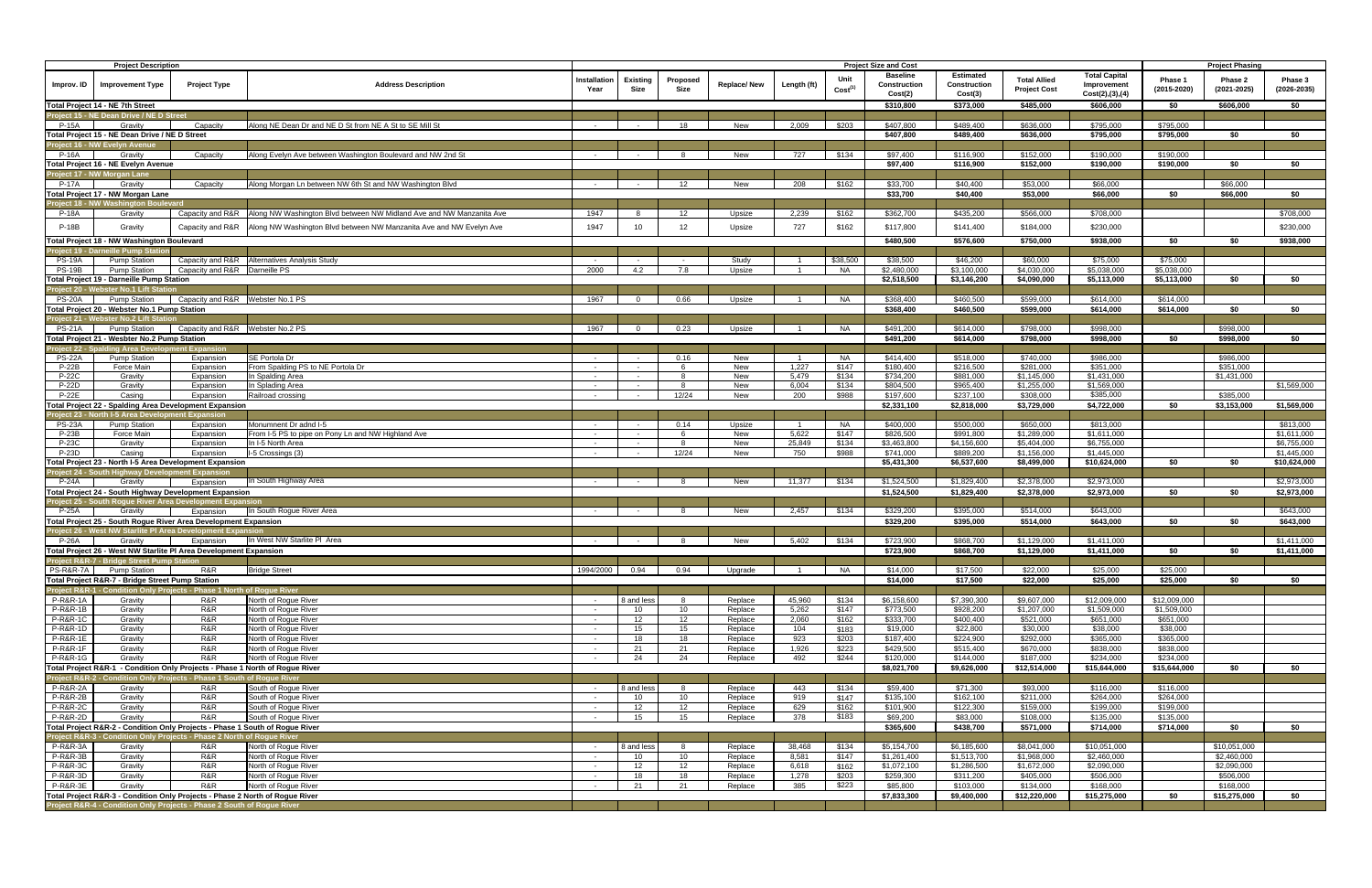| <b>Project Description</b>                                 |                                                                              |                                   |                                              |                      |                         | <b>Project Size and Cost</b> |                    |                |                             |                                            |                                             |                                            |                                                          |                        | <b>Project Phasing</b>     |                            |
|------------------------------------------------------------|------------------------------------------------------------------------------|-----------------------------------|----------------------------------------------|----------------------|-------------------------|------------------------------|--------------------|----------------|-----------------------------|--------------------------------------------|---------------------------------------------|--------------------------------------------|----------------------------------------------------------|------------------------|----------------------------|----------------------------|
| Improv. ID                                                 | <b>Improvement Type</b>                                                      | <b>Project Type</b>               | <b>Address Description</b>                   | nstallation<br>Year  | <b>Existing</b><br>Size | Proposed<br>Size             | Replace/New        | Length (ft)    | Unit<br>Cost <sup>(1)</sup> | <b>Baseline</b><br>Construction<br>Cost(2) | <b>Estimated</b><br>Construction<br>Cost(3) | <b>Total Allied</b><br><b>Project Cost</b> | <b>Total Capital</b><br>Improvement<br>Cost(2), (3), (4) | Phase 1<br>(2015-2020) | Phase 2<br>$(2021 - 2025)$ | Phase 3<br>$(2026 - 2035)$ |
| P-R&R-4A                                                   | Gravity                                                                      | R&R                               | South of Rogue River                         | $\sim$               | 8 and les               |                              | Replace            | 1.402          | \$134                       | \$187,900                                  | \$225,500                                   | \$293,000                                  | \$366,000                                                |                        | \$366,000                  |                            |
| <b>P-R&amp;R-4B</b>                                        | Gravity                                                                      | R&R                               | South of Rogue River                         | $\sim$               | 10 <sup>1</sup>         | 10 <sup>1</sup>              | Replace            | 76             | \$147                       | \$11.100                                   | \$13,300                                    | \$17,000                                   | \$21,000                                                 |                        | \$21.000                   |                            |
| <b>P-R&amp;R-4C</b>                                        | Gravity                                                                      | R&R                               | South of Roque River                         | $\sim$               | 15                      | 15                           | Replace            | 417            | \$183                       | \$76,300                                   | \$91,600                                    | \$119,000                                  | \$149,000                                                |                        | \$149,000                  |                            |
| <b>P-R&amp;R-4D</b>                                        | Gravity                                                                      | R&R                               | South of Roque River                         | $\sim$               | 30                      | 30                           | Replace            | 542            | \$302                       | \$163,700                                  | \$196.400                                   | \$255,000                                  | \$319,000                                                |                        | \$319,000                  |                            |
|                                                            | Total Project R&R-4 - Condition Only Projects - Phase 2 South of Rogue River |                                   |                                              |                      |                         |                              |                    |                |                             | \$439,000                                  | \$526,800                                   | \$684,000                                  | \$855,000                                                | \$0                    | \$855,000                  | \$0                        |
|                                                            | oject R&R-5 - Condition Only Projects - Phase 3 North of Roque Riveı         |                                   |                                              |                      |                         |                              |                    |                |                             |                                            |                                             |                                            |                                                          |                        |                            |                            |
| P-R&R-5A                                                   | Gravity                                                                      | R&R                               | North of Rogue River                         | $\sim$               | 8 and les               | <b>8</b>                     | Replace            | 59.905         | \$134                       | \$8.027.200                                | \$9.632.600                                 | \$12,522,000                               | \$15,653,000                                             |                        |                            | \$15,653,000               |
| <b>P-R&amp;R-5B</b>                                        | Gravity                                                                      | R&R                               | North of Rogue River                         | $\sim$ $-$           | 10                      | 10                           | Replace            | 6,181          | \$147                       | \$908,700                                  | \$1,090,400                                 | \$1,418,000                                | \$1,773,000                                              |                        |                            | \$1,773,000                |
| <b>P-R&amp;R-5C</b>                                        | Gravity                                                                      | R&R                               | North of Rogue River                         | $\sim$               | 12                      | 12                           | Replace            | 2.760          | \$162                       | \$447.100                                  | \$536,500                                   | \$697,000                                  | \$871.000                                                |                        |                            | \$871,000                  |
| <b>P-R&amp;R-5D</b>                                        | Gravity                                                                      | R&R                               | North of Roque River                         | $\sim$               | 15                      | 15                           | Replace            | 433            | \$183                       | \$79,200                                   | \$95,000                                    | \$124.000                                  | \$155,000                                                |                        |                            | \$155,000                  |
| <b>P-R&amp;R-5E</b>                                        | Gravity                                                                      | R&R                               | North of Roque River                         | $\sim$               | 18                      | 18                           | Replace            | 217            | \$203                       | \$44,100                                   | \$52,900                                    | \$69,000                                   | \$86,000                                                 |                        |                            | \$86,000                   |
| <b>P-R&amp;R-5F</b>                                        | Gravity                                                                      | R&R                               | North of Roque River                         | $\sim$               | 21                      | 21                           | Replace            | 243            | \$223                       | \$54,200                                   | \$65.000                                    | \$85,000                                   | \$106,000                                                |                        |                            | \$106,000                  |
| <b>P-R&amp;R-5G</b>                                        | Gravity                                                                      | R&R                               | North of Roque River                         | $\sim$               | 24                      | 24                           | Replace            | 914            | \$244                       | \$222,900                                  | \$267,500                                   | \$348,000                                  | \$435,000                                                |                        |                            | \$435,000                  |
| <b>P-R&amp;R-5H</b>                                        | Gravity                                                                      | R&R                               | North of Roque River                         | $\sim$               | 48                      | 48                           | Replace            | 22             | \$386                       | \$8,300                                    | \$10,000                                    | \$13,000                                   | \$16,000                                                 |                        |                            | \$16,000                   |
|                                                            | Total Project R&R-5 - Condition Only Projects - Phase 3 North of Rogue River |                                   |                                              |                      |                         |                              |                    |                |                             | \$9,791,700                                | $\sqrt{1,749,900}$                          | \$15,276,000                               | \$19,095,000                                             | \$0                    | \$0                        | \$19,095,000               |
| oiect R&R-                                                 |                                                                              | lition Only Projects - Phase 3 So | of Roque Rive                                |                      |                         |                              |                    |                |                             |                                            |                                             |                                            |                                                          |                        |                            |                            |
| P-R&R-6A<br><b>P-R&amp;R-6B</b>                            | Gravity                                                                      | R&R                               | South of Roque River                         | $\sim$ $-$<br>$\sim$ | 3 and less              |                              | Replace            | 19,049         | \$134                       | \$2,552,600                                | \$3,063,100                                 | \$3,982,000                                | \$4,978,000                                              |                        |                            | \$4,978,000                |
| P-R&R-6C                                                   | Gravity                                                                      | R&R<br>R&R                        | South of Roque River<br>South of Roque River |                      | 10<br>12                | 10<br>12                     | Replace            | 3,525<br>4.499 | \$147<br>\$162              | \$518,200<br>\$728,800                     | \$621,800<br>\$874,600                      | \$808,000<br>\$1,137,000                   | \$1,010,000<br>\$1,421,000                               |                        |                            | \$1,010,000<br>\$1,421,000 |
| <b>P-R&amp;R-6D</b>                                        | Gravity<br>Gravity                                                           | R&R                               | South of Roque River                         | $\sim$<br>$\sim$     | 15                      | 15                           | Replace<br>Replace | 2,556          | \$183                       | \$467,700                                  | \$561,200                                   | \$730,000                                  | \$913,000                                                |                        |                            | \$913,000                  |
| <b>P-R&amp;R-6E</b>                                        | Gravity                                                                      | R&R                               | South of Roque River                         | $\sim$               | 18                      | 18                           | Replace            | 1,228          | \$203                       | \$249,400                                  | \$299,300                                   | \$389,000                                  | \$486,000                                                |                        |                            | \$486,000                  |
| <b>P-R&amp;R-6F</b>                                        | Gravity                                                                      | R&R                               | South of Rogue River                         | $\sim$               | 24                      | 24                           | Replace            | 1,164          | \$244                       | \$284,100                                  | \$340,900                                   | \$443,000                                  | \$554,000                                                |                        |                            | \$554,000                  |
| <b>P-R&amp;R-6G</b>                                        | Gravity                                                                      | R&R                               | South of Roque River                         | $\sim$               | 27                      | 27                           | Replace            | 5,276          | \$275                       | \$1,448,300                                | \$1,738,000                                 | \$2,259,000                                | \$2,824,000                                              |                        |                            | \$2.824.000                |
| <b>P-R&amp;R-6G</b>                                        | Gravity                                                                      | R&R                               | South of Rogue River                         |                      | 30                      | 30                           | Replace            | 1,524          | \$302                       | \$460,300                                  | \$552,400                                   | \$718,000                                  | \$898,000                                                |                        |                            | \$898,000                  |
|                                                            | Total Project R&R-6 - Condition Only Projects - Phase 3 South of Rogue River |                                   |                                              |                      |                         |                              |                    |                |                             | \$6,709,400                                | \$8,051,300                                 | \$10,466,000                               | \$13,084,000                                             | \$0                    | \$0                        | \$13,084,000               |
| ect 27 - G                                                 | eral Project                                                                 |                                   |                                              |                      |                         |                              |                    |                |                             |                                            |                                             |                                            |                                                          |                        |                            |                            |
| G-1                                                        | General                                                                      | General                           | Asset Management Program                     | $\sim$ $-$           | $\sim$                  | $\sim$                       | $\sim$             | $\overline{1}$ | \$77,000                    | \$77,000                                   | \$92,400                                    | \$120,000                                  | \$150,000                                                | \$150,000              |                            |                            |
| $G-2A$                                                     | General                                                                      | General                           | Master Plan Updates (2021)                   | $\sim$               | $\sim$                  | $\sim$                       | $\sim$             |                | <b>NA</b>                   | \$180,000                                  | \$225,000                                   | \$293.000                                  | \$300,000                                                |                        | \$300,000                  |                            |
| $G-2B$                                                     | General                                                                      | General                           | Master Plan Updates (2031)                   | $\sim$               | $\sim$                  | $\sim$                       | $\sim 10^{-1}$     |                | <b>NA</b>                   | \$180,000                                  | \$225,000                                   | \$293.000                                  | \$300,000                                                |                        |                            | \$300,000                  |
|                                                            | <b>Total Project 27 - General Projects</b>                                   |                                   |                                              |                      |                         |                              |                    |                |                             | \$437,000                                  | \$542,400                                   | \$706,000                                  | \$750,000                                                | \$150,000              | \$300,000                  | \$300,000                  |
|                                                            |                                                                              |                                   |                                              |                      |                         |                              |                    |                |                             |                                            |                                             |                                            |                                                          |                        |                            |                            |
| Total CIP (\$)                                             |                                                                              |                                   |                                              |                      |                         |                              |                    |                |                             | \$55,632,400                               | \$66,985,600                                | \$87,150,000                               | \$108,736,000                                            | \$30,262,000           | \$24,529,000               | \$53,945,000               |
| Total CIP (%)                                              |                                                                              |                                   |                                              |                      |                         |                              |                    |                |                             |                                            |                                             |                                            |                                                          | 27.8%                  | 22.6%                      | 49.6%                      |
|                                                            |                                                                              |                                   |                                              |                      |                         |                              |                    |                |                             |                                            |                                             |                                            |                                                          |                        |                            |                            |
|                                                            | <b>Total Capacity Only Projects (\$)</b>                                     |                                   |                                              |                      |                         |                              |                    |                |                             | \$2,611.700                                | \$3,134,200                                 | \$4,075,000                                | \$5,095,000                                              | \$1,924,000            | \$914,000                  | \$2,257,000                |
|                                                            | Total Capacity Only Projects (%)                                             |                                   |                                              |                      |                         |                              |                    |                |                             | 4.7%                                       | 4.7%                                        | 4.7%                                       | 4.7%                                                     | 6.4%                   | 3.7%                       | 4.2%                       |
|                                                            | Total Repair and Replacement Projects (\$)                                   |                                   |                                              |                      |                         |                              |                    |                |                             | \$33,479,000                               | \$40,175,400                                | \$52,228,000                               | \$65,286,000                                             | \$16,977,000           | \$16,130,000               | \$32,179,000               |
|                                                            | Total Repair and Replacement Projects (%)                                    |                                   |                                              |                      |                         |                              |                    |                |                             | 60.2%                                      | 60.0%                                       | 59.9%                                      | 60.0%                                                    | 56.1%                  | 65.8%                      | 59.7%                      |
|                                                            | Total Capacity and R&R Projects (\$)                                         |                                   |                                              |                      |                         |                              |                    |                |                             | \$8,764,700                                | \$10,684,900                                | \$13,892,000                               | \$17,232,000                                             | \$11,211,000           | \$4,032,000                | \$1,989,000                |
|                                                            | Total Capacity and R&R Projects (%)                                          |                                   |                                              |                      |                         |                              |                    |                |                             | 15.8%                                      | 16.0%                                       | 15.9%                                      | 15.8%                                                    | 37.0%                  | 16.4%                      | 3.7%                       |
|                                                            | <b>Total Expansion Projects (\$)</b>                                         |                                   |                                              |                      |                         |                              |                    |                |                             | \$10,340,000                               | \$12,448,700                                | \$16,249,000                               | \$20,373,000                                             | \$0                    | \$3,153,000                | \$17,220,000               |
|                                                            | <b>Total Expansion Projects (%)</b>                                          |                                   |                                              |                      |                         |                              |                    |                |                             | 18.6%                                      | 18.6%                                       | 18.6%                                      | 18.7%                                                    | $0.0\%$                | 12.9%                      | 31.9%                      |
| <b>Total General Projects (\$)</b>                         |                                                                              |                                   |                                              |                      |                         |                              |                    |                |                             | \$437,000                                  | \$542,400                                   | \$706,000                                  | \$750,000                                                | \$150,000              | \$300,000                  | \$300,000                  |
| <b>Total General Projects (%)</b>                          |                                                                              |                                   |                                              |                      |                         |                              |                    |                |                             | 0.8%                                       | 0.8%                                        | 0.8%                                       | 0.7%                                                     | 0.5%                   | 1.2%                       | 0.6%                       |
|                                                            |                                                                              |                                   |                                              |                      |                         |                              |                    |                |                             |                                            |                                             |                                            |                                                          |                        |                            |                            |
| <b>Total Pipe Projects (\$)</b>                            |                                                                              |                                   |                                              |                      |                         |                              |                    |                |                             | \$49,043,400                               | \$58,852,400                                | \$76,511,000                               | \$95,645,000                                             | \$24,360,000           | \$21,509,000               | \$49,776,000               |
|                                                            | Total Pipe Only Projects (%)                                                 |                                   |                                              |                      |                         |                              |                    |                |                             | 88.2%<br>\$4,206,500                       | 87.9%<br>\$5,256,200                        | 87.8%<br>\$6,899,000                       | 88.0%<br>\$8,549,000                                     | 80.5%<br>\$5,752,000   | 87.7%                      | 92.3%<br>\$813,000         |
| Total PS Projects (\$)                                     |                                                                              |                                   |                                              |                      |                         |                              |                    |                |                             | 7.6%                                       |                                             |                                            | 7.9%                                                     |                        | \$1,984,000<br>8.1%        | 1.5%                       |
| Total PS Projects (%)<br><b>Total Casing Projects (\$)</b> |                                                                              |                                   |                                              |                      |                         |                              |                    |                |                             | \$938,600                                  | 7.8%<br>\$1,126,300                         | 7.9%<br>\$1,464,000                        | \$1,830,000                                              | 19.0%<br>\$0           | \$385,000                  | \$1,445,000                |
| <b>Total Casing Projects (%)</b>                           |                                                                              |                                   |                                              |                      |                         |                              |                    |                |                             | 1.7%                                       | 1.7%                                        | 1.7%                                       | 1.7%                                                     | $0.0\%$                | $1.6\%$                    | $2.7\%$                    |
|                                                            | <b>Total Force Main Projects (\$)</b>                                        |                                   |                                              |                      |                         |                              |                    |                |                             | \$1,006,900                                | \$1,208,300                                 | \$1,570,000                                | \$1,962,000                                              | \$0                    | \$351,000                  | \$1,611,000                |
|                                                            | Total Force Main Projects (%                                                 |                                   |                                              |                      |                         |                              |                    |                |                             | 1.8%                                       | 1.8%                                        | 1.8%                                       | 1.8%                                                     | $0.0\%$                | 1.4%                       | $3.0\%$                    |
|                                                            |                                                                              |                                   |                                              |                      |                         |                              |                    |                |                             |                                            |                                             |                                            |                                                          |                        |                            |                            |
|                                                            |                                                                              |                                   |                                              |                      |                         |                              |                    |                |                             |                                            |                                             |                                            |                                                          |                        |                            |                            |

**<u>Notes</u>:**<br>(1) ENR CCI = 10,037 (20-City Average, July 2015).

(2) Baseline Construction Costs = Length x Unit Cost

(3) Estimated Construction Cost includes a 20% construction contingency applied to the Baseline Construction Cost to account for unforseen events and unknown conditions.

(4) Capital Improvement Cost includes a 25% contingency applied to the Estimated Contruction Cost to account for engineering services, construction management, and project administration.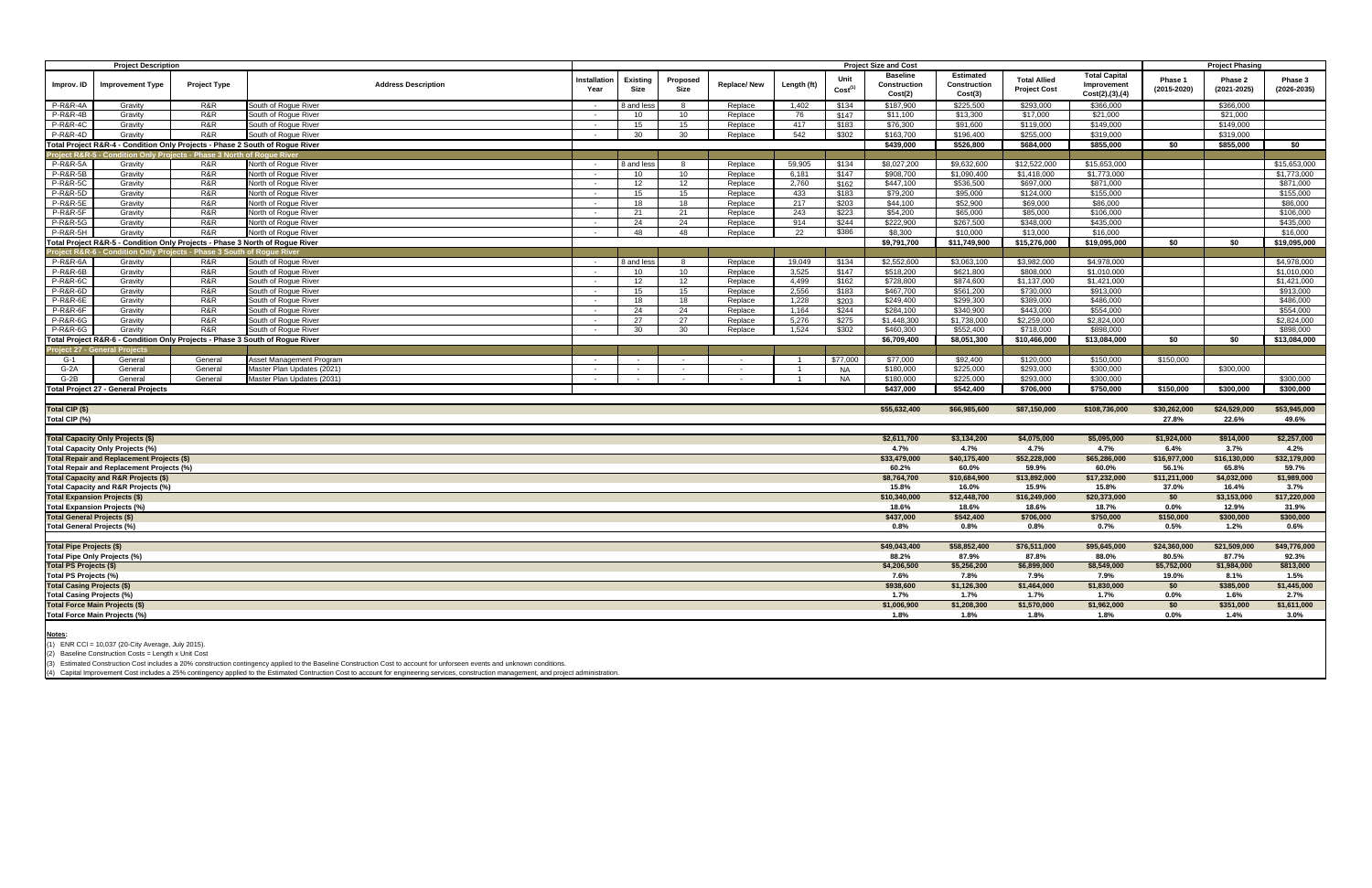## **1. Total CIP by Project Purpose**

|                  | Total CIP (\$) | Percent (%) |    | Phase 1 (2015- | Phase 2 (2021- | Phase 3 (2026-<br>2035) |            |  |
|------------------|----------------|-------------|----|----------------|----------------|-------------------------|------------|--|
|                  |                |             |    | 2020)          | 2025)          |                         |            |  |
| Capacity         | 5,095,000      | 4.7%        |    | 1,924,000      | 914,000        |                         | 2,257,000  |  |
| R&R              | 65,286,000     | 60.0%       | ۰D | 16,977,000     | 16,130,000     |                         | 32,179,000 |  |
| Capacity and R&R | 17,232,000     | 15.8%       |    | 11,211,000     | 4,032,000      |                         | 1,989,000  |  |
| Expansion        | 20,373,000     | 18.7%       |    |                | 3,153,000      | S                       | 17,220,000 |  |
| General          | 750,000        | 0.7%        |    | 150,000        | 300,000        |                         | 300,000    |  |
| Total            | 108,736,000    | 100.0%      | J  | 30,262,000     | 24,529,000     | \$.                     | 53,945,000 |  |

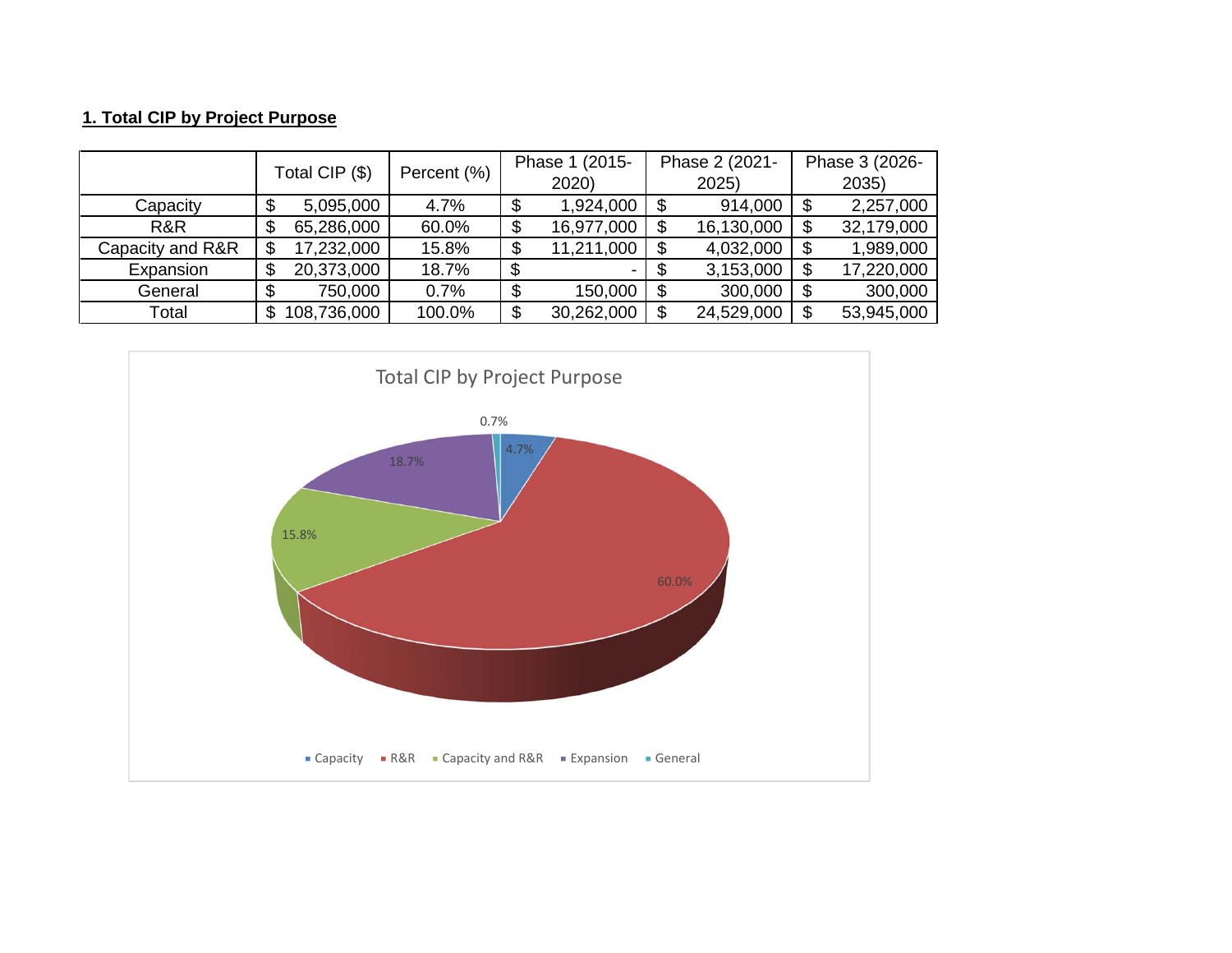## **2. Total CIP by Planning Phase**

|                     | Total CIP (\$) | Percent (%) | Annual Average (\$) |
|---------------------|----------------|-------------|---------------------|
| Phase 1 (2015-2020) | 30,262,000     | 27.8%       | 5,043,667           |
| Phase 2 (2021-2025) | 24,529,000     | 22.6%       | 4,905,800           |
| Phase 3 (2026-2035) | 53,945,000     | 49.6%       | 5,394,500           |
| Total               | 108,736,000    | 100.0%      | 5,177,905           |